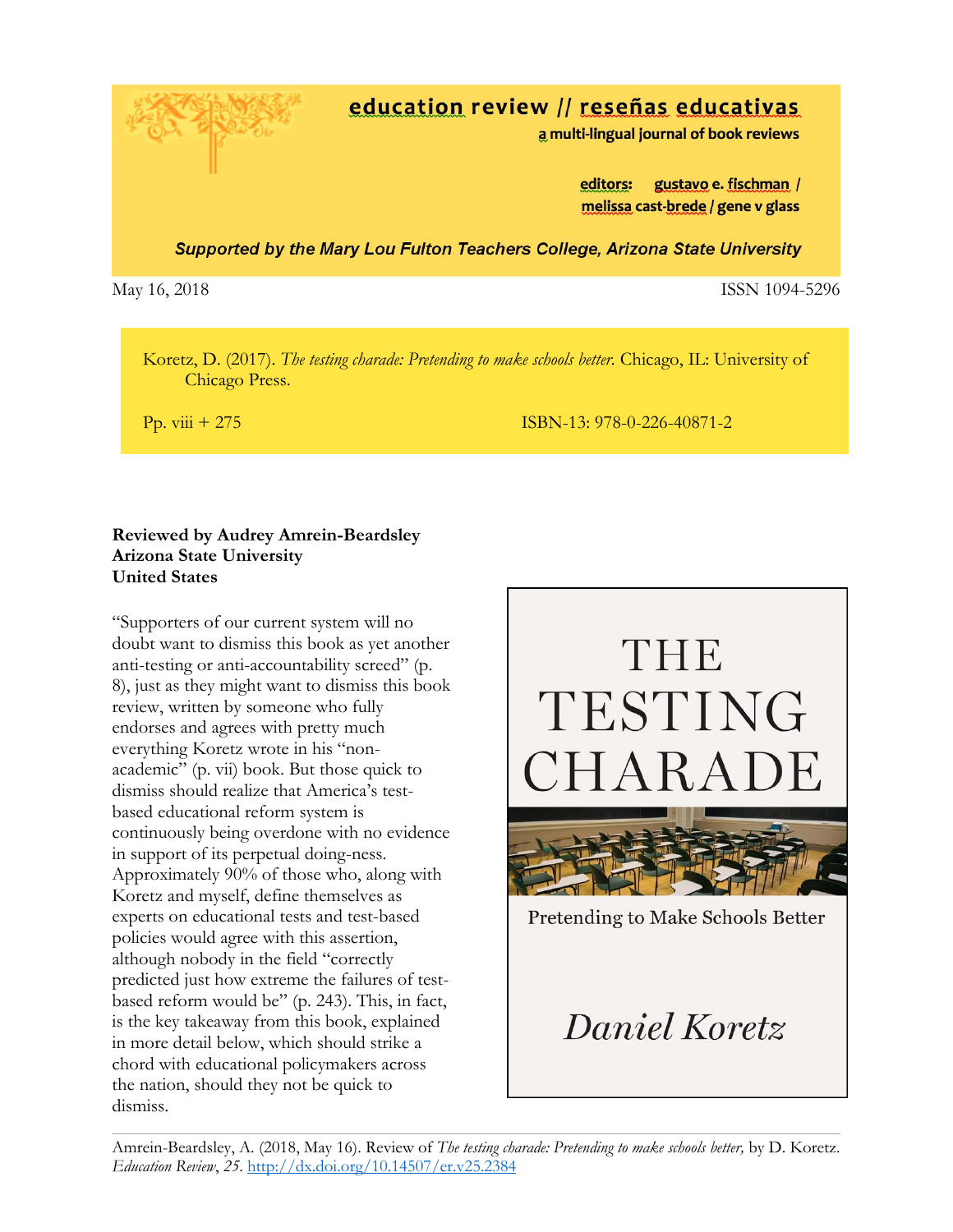Albert Einstein, one of the most prominent and influential scientists of all time, left as part of his legacy a voluminous set of inspiring quotes<sup>1</sup> that also directly pertain to the contents of the book I review herein: *The Testing Charade: Pretending to Make Schools Better*  (2017), authored by Dr. Daniel Koretz – Professor of Education and expert on educational tests and test-based initiatives and policies at Harvard University. Accordingly, I use a small handful of Einstein's quotes to frame this book review, to help make evident what I consider to be some of the universal and scientific "truths" set forth by both Einstein and Koretz in these regards.

As per Einstein, the definition of insanity is to repeat the same behaviors over and over again in the hope that different results will materialize "the next time" after this or that is fiddled with or fine-tuned.<sup>2</sup> The theory of change at issue in Koretz's book, which has been continuously reinvented over the past nearly 40 years as per American federal and state policies, suggests this: by holding districts, schools, teachers, and students accountable for meeting higher or "new and improved" standards, as measured by student performance on better or "new and improved" standardized tests, oft-with highstakes or serious consequences attached to test output (e.g., graduation from high school, teacher and administrator pay, merit bonuses, school reconstitutions, school closures,

 $\overline{\phantom{a}}$ 

teacher tenure, teacher termination), administrators will supervise our public schools better, teachers will teach better, and students will take their learning more seriously. As a result, students will learn and achieve more, especially in America's lowest performing schools, after which the nation will purportedly reclaim the global superiority<sup>3</sup> perpetually desired.

Unfortunately, however, this theory of change continues to be revamped despite the paucity of empirical research evidence in support of its anticipated effects. Why? Simply put, it is overly "simplistic" (p. 195). Instead, it has "done a good deal of damage" (p. 195).

This is the primary point made evident throughout Koretz's book,<sup>4</sup> whereas after this 40 years of confidence in and experimentation with test-based educational reform policies as based on this theory of change, there is no doubt that "the whole idea of test-based accountability has failed…[and has]..become an end in itself, harming students and corrupting the very ideals of teaching" (book cover). Indeed, very few scientific studies have evidenced that this theory of change and its surrounding educational policies work. Rather, researchers have evidenced via countless scientific studies that this theory and its tangential policies, again repurposed over time, has caused unintended consequences instead, especially for the disadvantaged students that such initiatives were meant to help most.<sup>5</sup> The

<sup>1</sup> See, for example:

https://www.brainyquote.com/authors/albert\_ein stein

<sup>2</sup> There is some debate as to whether Einstein said this, or others including but not limited to Mark Twain and Benjamin Franklin did; however, the strongest evidence points to Einstein. See, for example, https://www.quora.com/Did-Einsteinreally-define-insanity-as-doing-the-same-thingover-and-over-again-and-expecting-differentresults

<sup>&</sup>lt;sup>3</sup> For more information about how other countries use and rely upon tests and test-based educational policies and initiatives and reforms, or not, please

see Koretz's Chapter 13: Doing Better (pp. 209- 242).

<sup>4</sup> Koretz defines this theory of change in different forms throughout the book writing one version of it, for example, as follows: "[T]he reforms seem to be simple common sense. Measure what is important, reward and punish people based on how much of it they produce, and they'll produce more" (p. 32).

<sup>5</sup> For more information about an also set of "praiseworthy" (p. 119) goals, for example, to reach targets or increase levels and percentages of "proficiency," as typically arbitrarily defined, reduce the achievement gap (which has been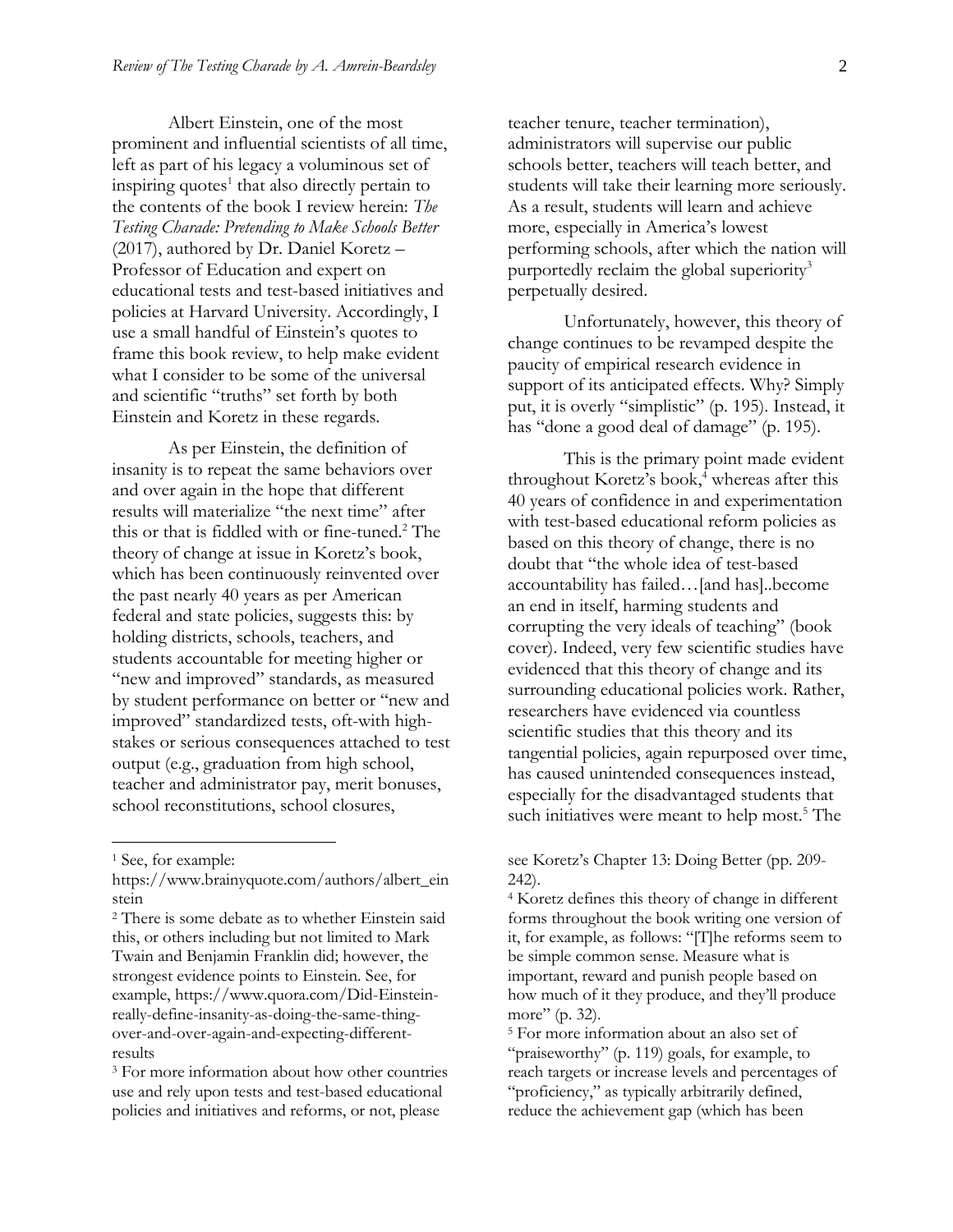unintended consequences altogether outweigh the very few positive benefits<sup>6</sup> realized post policy implementation.

On this point, Koretz "pulls no punches" (p. vii) as promised. He writes, for example, that "The evidence of these failures has been [continuously] accumulating," yet the evidence is continuously and "routinely" being "ignored"  $(p. 7)$ .<sup>7</sup> Moreover, "the failures of the current system have festered as long as they have because many of the advocates of test-based accountability simply didn't [and still don't] want to face the evidence" (p. 245).

Related, and according to Einstein, "Not everything that can be counted counts, and not everything that counts can be counted." This point pertains to a series of connected assumptions organized around what tests can and cannot do, also underscored throughout Koretz's book. These assumptions relate to how those without knowledge, much less expertise in tests and their strengths and weaknesses (e.g., policymakers), naïvely trust and accept the output generated via tests as "truth." Put differently, the assumptions gone wild here are that, because test-based measurements typically yield a mathematical and purportedly highly scientific value, a patent level of

narrowing between blacks and whites, although this started as early as the 1970s, and although the gap between the rich and poor has been consistently widening), or moreover "reduce the glaring inequities in the American education system" (p. 119), please see Koretz's Chapter 8: Making Up Unrealistic Targets (pp. 119-136). For more about the achievement gap trends briefly noted above, please also see Koretz's Chapter 11: Did Kids Learn More (pp. 175-192). <sup>6</sup> As per Koretz, "The best estimate is that testbased accountability may have produced modest

 $\overline{\phantom{a}}$ 

gains in elementary-school mathematics [although the gains do not line up with the timing of the testbased reforms at the time; see, for example, p. 186] but no appreciable gains in either reading [across grades] or high school mathematics – even though

certainty and exactness comes along with the numerical scores that result.

The fact of the matter remains, however, that "Even though measurement is scientifically based and rooted, [test-based] measurements function much more like language – they are essentially arbitrary designations that have no inherent value. Rather, their values are [socially] constructed given there is mutual agreement about how to use and interpret the numbers derived" (Amrein-Beardsley & Barnett, 2012, p. 2). Standardized achievement tests (and really all tests) are not all they are assumed to be, nor do they measure all that they are assumed to measure. Likewise, they do not often reveal what it is they are assumed to "objectively" or scientifically disclose. Indeed, we need to "pay attention to other important stuff" (p. 194) $8$  in that "even the best tests still leave a great deal unmeasured" (p. 195).

According to Koretz, test-based accountability has subsequently become "unmoored from clear thinking about what should be measured, how it should be measured, or how testing can fit into a rational plan for evaluating and improving our schools" (p. 5). Indeed, and noted earlier, this "overconfidence in standardized tests" (p. 195) has set America up for failure in that

reading and mathematics have been its primary focus. These meager positive effects must be balanced against the many widespread and serious negative effects" (p. 6). See also Koretz's more complete analysis of the intended effects of testbased policies and initiatives on student achievement in Koretz's Chapter 11: Did Kids Learn More (pp. 175-192).

<sup>7</sup> For more information about the points and assertions resident in this first section, please see Koretz's Chapter 1: Beyond All Reason (p. 1-10) and Chapter 3: The Evolution of Test-Based "Reform" (pp. 21-36).

<sup>8</sup> For more information about this other "stuff," please see Koretz's Chapter 12: Nine Principles for Doing Better (pp. 193-208).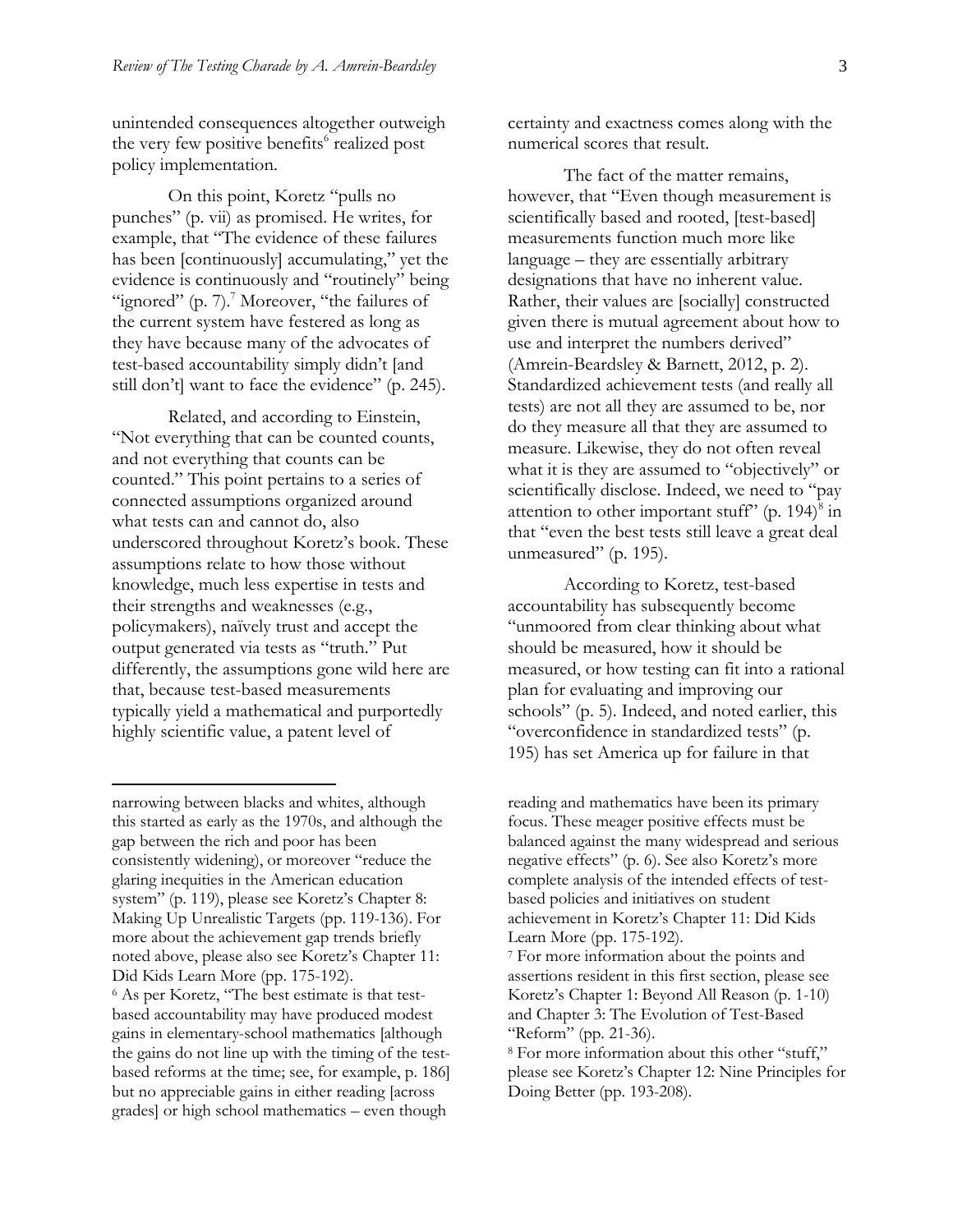"many of the people with their hands on the levers in education don't understand what tests are and what they can and can't do (p. 11). Rather, the "pervasive misunderstanding" of what tests can do and the widespread lack of understanding of what tests cannot do (e.g., count that which cannot be counted, capture and represent that which is actually *and* that which should be taught, including within and across other subject areas,<sup>9</sup> and do all of this without error, bias, etc.<sup>10</sup>) are, consequently, what have quite literally kept us on this 40-year path of foolishness, tinkering toward some educational model of utopia (see also Tyack & Cuban, 1995).

Especially given the decades of human resource and financial investments invested into tests and the educational policies based on such tests, tests are just simply "so much less than those pushing for test-based accountability want them to be" (p. 15). Likewise, they certainly do not warrant some of their most "ludicrous uses" (p. 28), especially of late. Take, for example, the highstakes evaluation and judgment of teachers' allegedly causal impacts on students' growth on such tests from one year to the next required of all states as per Race to the Top (RttT, 2011), and the recent No Child Left Behind (NCLB, 2001) waivers excusing states from not getting 100% of their students to 100% proficiency in reading and mathematics by 2014 (see also Philips, 2012).<sup>11</sup>

Connected, and as per Einstein, "A man [sic] should look for what is, and not for what he thinks should be." One should "Look deep into nature…[to]…understand

 $\overline{\phantom{a}}$ 

everything better." In Koretz's book, this ultimately relates to another useful section within this volume. This section has to do with Koretz's summary of the past and current research on tests as framed using Campbell's Law, throughout which Koretz calls for others to quite literally look deep into that which is perceived versus that which is real, especially in terms of the intended and unintended consequences of such test-based systems. This call is especially pertinent when high-stakes consequences are attached to, and then oftdistort, the "objective" test output blindly accepted as "truth." Koretz accordingly argues that it is no question that "We have an *obligation* – [Koretz uses] that word deliberately – to examine the negative effects carefully and weigh them against the positive impacts to see whether the system is, on balance, succeeding" (p. 48).

According to Campbell's Law (1976), "The more any quantitative [or qualitative] social indicator is used for social decisionmaking, the more subject it will be to corruption pressures and the more apt it will be to distort and corrupt the social processes it is intended to monitor" (p. 49). While in this case the quantitative indicators that educational policymakers endorse for inference- and decision-making purposes may perform well in low-stakes settings, as the stakes are raised, Campbell's Law suggests that these indicators are increasingly susceptible to distortion.

When it comes to tests in education, not to mention many disciplines beyond education,<sup>12</sup> Campbell's Law has been at play

<sup>9</sup> Another Einstein quote is relevant here in terms of the blatant limitations of tests and that which they might represent: "Everybody is a genius. But if you judge a fish by its ability to climb a tree, it will live its whole life believing that it is stupid." <sup>10</sup> For more information about what tests can and cannot do, please see Koretz's Chapter 2: What *Is*  a Test (pp. 11-19).

<sup>&</sup>lt;sup>11</sup> For more information about using teachers' students' test scores to evaluate teachers (e.g., using student growth models such as value-added models (VAMs)), please see Koretz's Chapter 9: Evaluating Teachers (pp. 137-160). <sup>12</sup> For more information about how Campbell's Law comes into play across other disciplines, a when high-stakes consequences are attached to output elsewhere (e.g., emissions tests, health and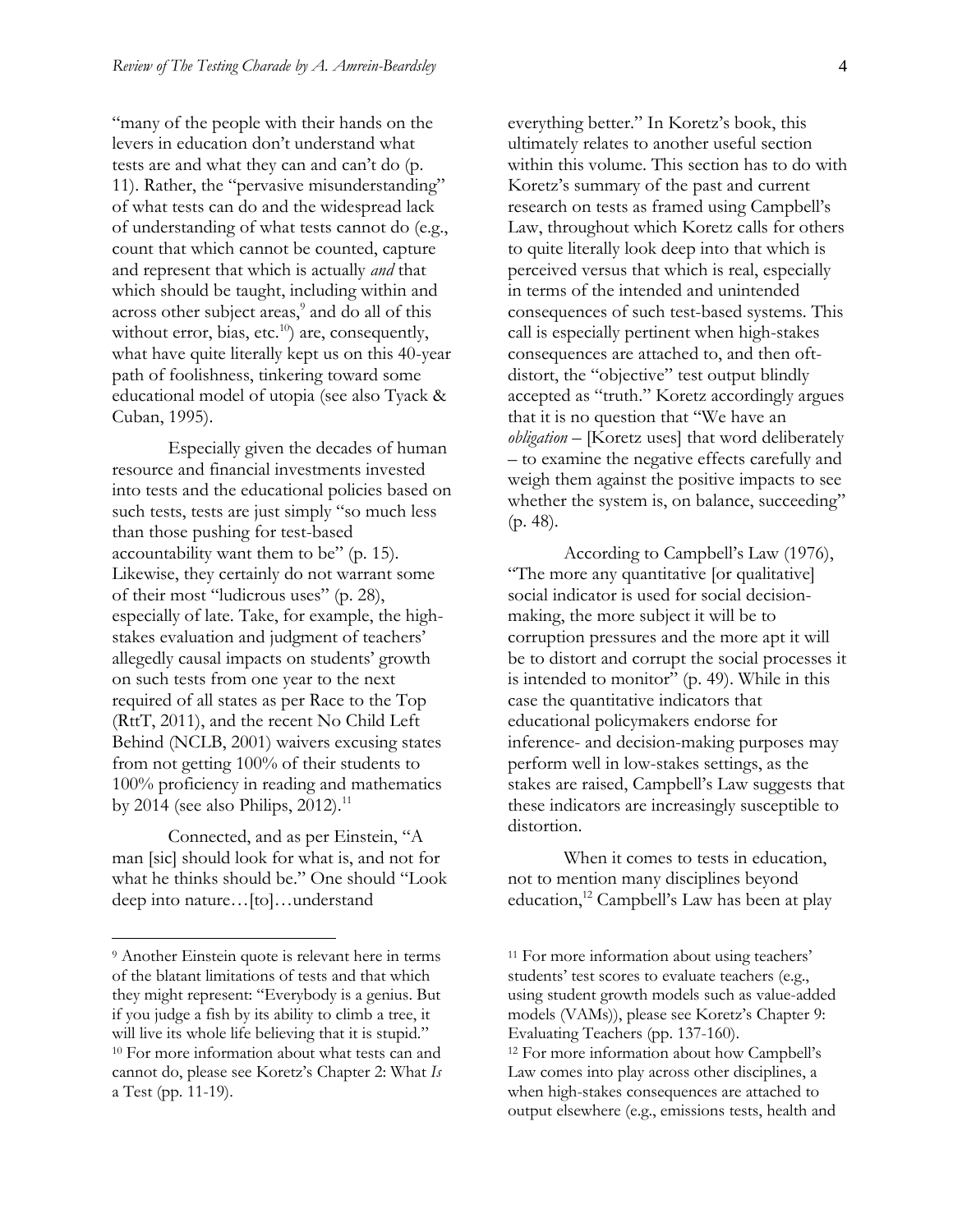for years. Shepard (1990) and Haladyna, Nolen, and Haas (1991) who along with others (e.g., Linn and Madaus, as also noted by Koretz, pp. 39-40) formally introduced the phenomena surrounding test score inflation<sup>13</sup> as also related to Campbell's Law and reviewed in this book.<sup>14</sup> Instances whereby administrators and teachers have outright cheated<sup>15</sup> and narrowed the curriculum to align with the curriculum tested; teachers have taught directly to the items tested (i.e., teaching-to-the-test, which is in fact bad practice despite some attempts to spin the contrary; see, for example, Popham, 2001); teachers have engaged in other problematic shortcuts and test preparation,<sup>16</sup> test coaching, and test administration practices; and the like to increase test scores were all prophesied by Campbell's Law. Although others have effectively argued such points via noteworthy pieces elsewhere (see, for example, Haney, 2000; Jacob, 2005; Nichols & Berliner, 2007; Porter, 2015; Sidorkin, 2016), they are also effectively argued by Koretz throughout his book.

As it also was with states in the US using or still moving forward with the Common  $Core^{17}$ , we cannot continue to simply "drop" ideas that might be reasonable and align with commonsense "into schools wholesale before we [gather] any evidence about impact; this has been true of almost the

 $\overline{\phantom{a}}$ 

entire edifice of test-based reform, time and again" (p. 164). Doing this is "analogous to a drug company saying that they have figured out, just based on their own beliefs and logic, which drugs will be effective and safe, so they can skip the time-consuming and expensive burden of actually gathering some evidence before selling" the drugs to consumers (pp. 175-176).

In sum, as per Koretz, as well as Einstein, we must stop the endless cycles of insanity when it comes to reforming America's schools using test-based reforms, policies, and initiatives. We need to be keeping in check what tests can and cannot do, while also acknowledging that "new and improved" tests will likely never improve upon America's capacities to do that which educational policymakers throughout the nation so desire them to do. All the while we should also be looking into what is, as compared to what should be, so as to understand everything better, for better and for worse, while also "accepting the need for human judgment" (p. 203) to help allow educators, as the professionals that they are,<sup>18</sup> offset the unjustifiable and indefensible decisions too often based on such false perceptions of these test-based "truths."

While the passage of the Every Student Succeeds Act (ESSA, 2016) represents

medicine, manufacturing), please see Koretz's Chapter 4: Campbell's Law (pp. 37-48).

<sup>13</sup> For more information about test score inflation and pollution, please see Koretz's Chapter 5: Score Inflation (pp. 49-72).

<sup>14</sup> For more information about how Campbell's Law comes into play, especially when high-stakes consequences are attached to test-based output, please see Koretz's Chapter 4: Campbell's Law (pp. 37-48).

<sup>15</sup> For more information about cheating incidences and practices surrounding tests, please see Koretz's Chapter 6: Cheating (pp. 73-92).

<sup>&</sup>lt;sup>16</sup> For more information about how educators have literally "blur[red] – and in some cases entirely

obscure[d] – the distinction between test preparation and teaching" (p. 93), please see Koretz's Chapter 7: Test Prep (pp. 93-118). <sup>17</sup> For more information about the Common Core and its theoretical versus actual potentials to help the aforementioned theory of change work, please see Koretz's Chapter 10: Will the Common Core Fix This? (pp. 161-174).

<sup>18</sup> For more information about how to do better by relying more on human judgment during the consumption and interpretation of test-based output, please see Koretz's Chapter 13: Doing Better (pp. 209-242).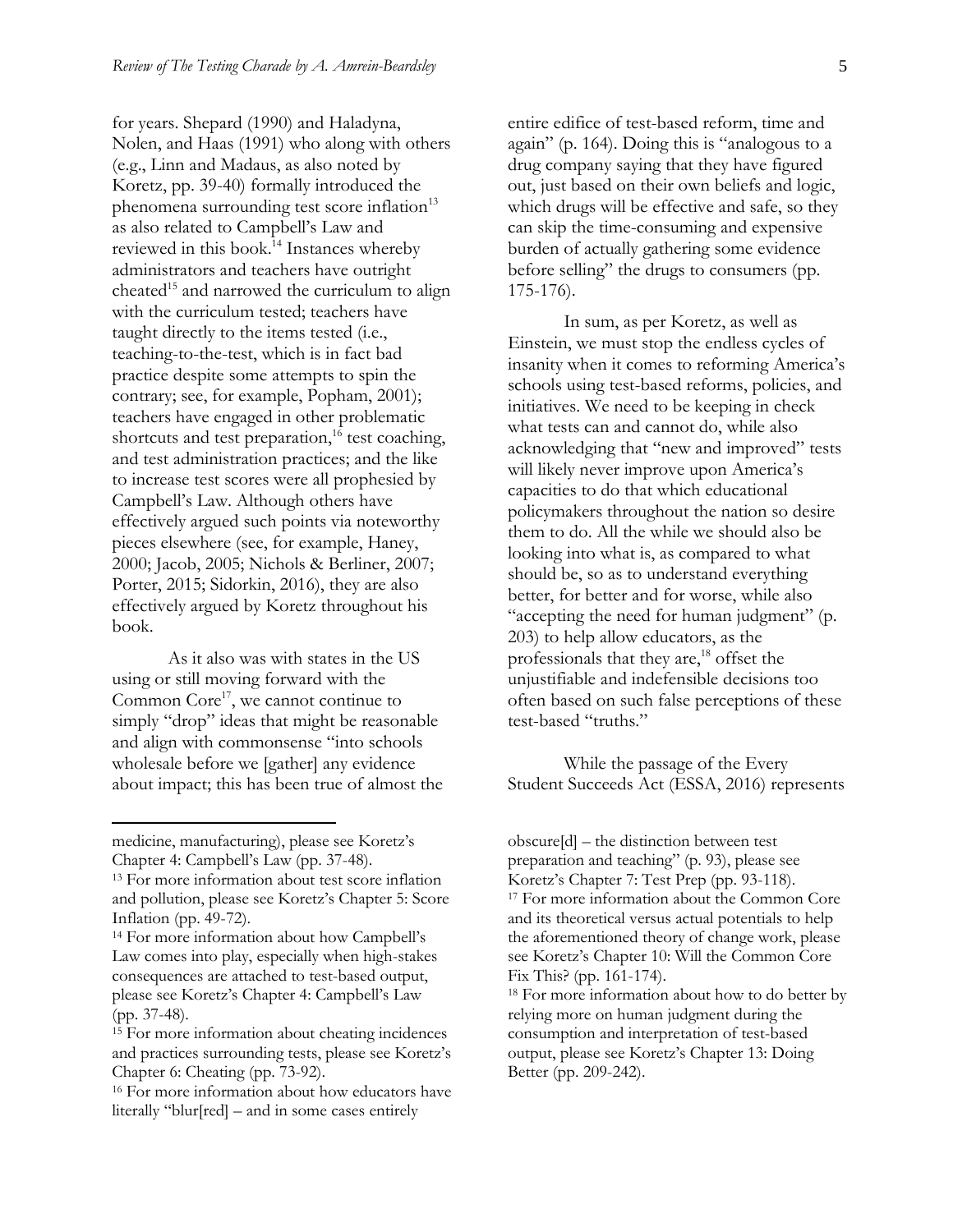the beginning of a shift to a more sensible and productive approach" (p. 246), Koretz warns us to not be fooled. ESSA's basic test-based accountability and reform model, along with its reinventions based on a persistent and antiquated theory of change, returns to states throughout the US "just a fraction of the discretion" (p. 7) that they had prior in terms of their test-based educational reform policies. ESSA certainly does not signal the end to this cycle of insanity. Rather, we must first start reforming that which we perpetually do (wrong) in this area of testing and test-based reform by "confronting honestly the failures that stare us in the face"  $(p. 9)$ .<sup>19</sup> Reading this book will certainly help us understand why reforming these failed reforms is so necessary.

#### **References**

- Amrein-Beardsley, A. & Barnett, J. H. (2012). Working with error and uncertainty to increase measurement validity. *Educational Assessment, Evaluation and Accountability,* 1-11*.* doi: 10.1007/s11092-012-9146-6
- Campbell, D. T. (1976). *Assessing the impact of planned social change*. Hanover, NH: The Public Affairs Center, Dartmouth College. Retrieved from

http://portals.wi.wur.nl/files/docs/ppme/Assessing\_impact\_of\_planned\_social\_change.pdf Every Student Succeeds Act (ESSA) of 2016, Pub. L. No. 114-95, § 129 Stat. 1802. (2016). Retrieved

- from https://www.gpo.gov/fdsys/pkg/BILLS-114s1177enr/pdf/BILLS-114s1177enr.pdf Haladyna, T. M., Nolen, N. S., & Haas, S. B. (1991). Raising standardized achievement test scores and the origins of test score pollution. *Educational Researcher*, *20*(5), 2-7. doi:10.2307/1176395
- Haney, W. (2000). The myth of the Texas miracle in education. *Education Analysis Policy Archives, 8*(41). doi:10.14507/epaa.v8n41.2000 Retrieved from http://epaa.asu.edu/ojs/article/view/432
- Jacob, B. A. (2005). Accountability, incentives and behavior: the impact of high-stakes testing in the Chicago Public Schools. Journal of Public Economics, 89(5-6), 761-796. doi:10.3386/w8968
- Nichols, S. L., & Berliner, D. C. (2007). *Collateral damage: How high-stakes testing corrupts America's schools*. Cambridge, MA: Harvard Education Press.
- No Child Left Behind (NCLB) Act of 2001, Pub. L. No. 107-110, § 115 Stat. 1425. (2002). Retrieved from http://www.ed.gov/legislation/ESEA02/
- Philips, R. H. (2012, Sep. 10). No child left behind waiver sought by Alabama, six other states. *Press Register.* Retrieved from
	- http://blog.al.com/live/2012/09/no\_child\_left\_behind\_waiver\_so.html
- Popham, W. J. (2001). Teaching to the test? *Educational Leadership, 58*(6), 16-20.
- Porter, E. (2015). Grading teachers by the test. *The New York Times*. Retrieved from http://www.nytimes.com/2015/03/25/business/economy/grading-teachers-by-the-test.html
- Race to the Top Act of 2011, S. 844—112th Congress. (2011). Retrieved from http://www.govtrack.us/congress/bills/112/s844

 $\overline{\phantom{a}}$ 

(2016) prior), please see Koretz's Chapter 12: Nine Principles for Doing Better (pp. 193-208) and Koretz's Chapter 13: Doing Better (p. 209-242). See also Koretz's Chapter 14: Wrapping Up (pp. 243-248).

<sup>19</sup> For more information about how American might improve upon its testing and test-based accountability systems, given the likelihood that despite the evidence they will likely continue to persist (see, for example, the note about ESSA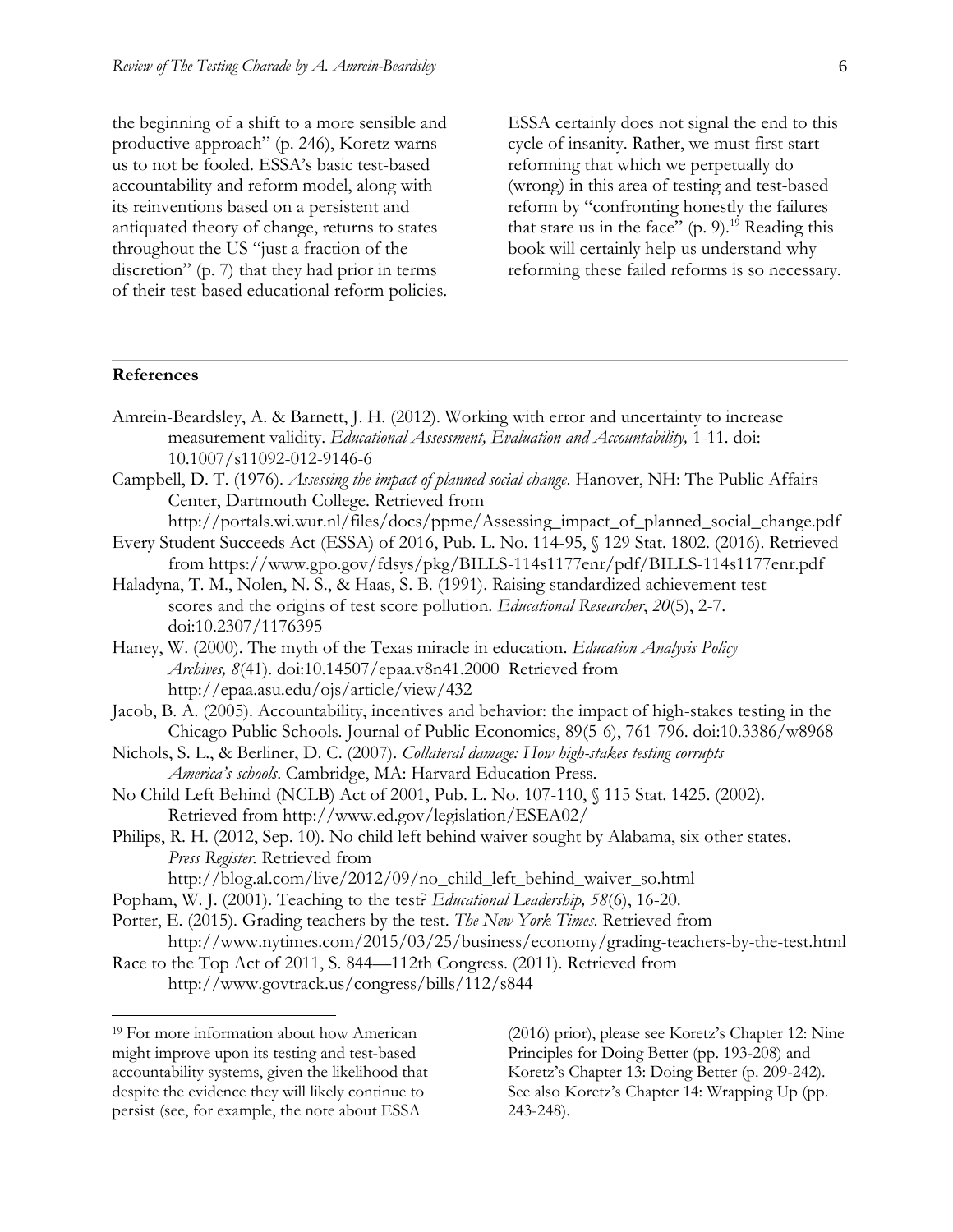- Shepard, L. A. (1990). Inflated test score gains: Is the problem old norms or teaching the test? *Educational Measurement: Issues and Practice, 9*, 15-22. doi:10.1111/j.1745-3992.1990.tb00374.x
- Sidorkin, A. M. (2016). Campbell's Law and the ethics of immensurability. *Studies in Philosophy and Education, 35*(4), 321-332. doi:10.1007/s11217-015-9482-3
- Tyack, D. B., & Cuban, L. (1995). Tinkering toward utopia: A century of public school reform. Cambridge, MA: Harvard University Press.

#### **About the Reviewer**

**Audrey Amrein-Beardsley** is currently a Professor in Mary Lou Fulton Teachers College. Her research interests include educational policy, educational tests and measurements, educational policies as based on tests, and research and evaluation methods. Her research also focuses on the use of value-added models (VAMs) in and across states before and since the passage of the Every Student Succeeds Act (ESSA).